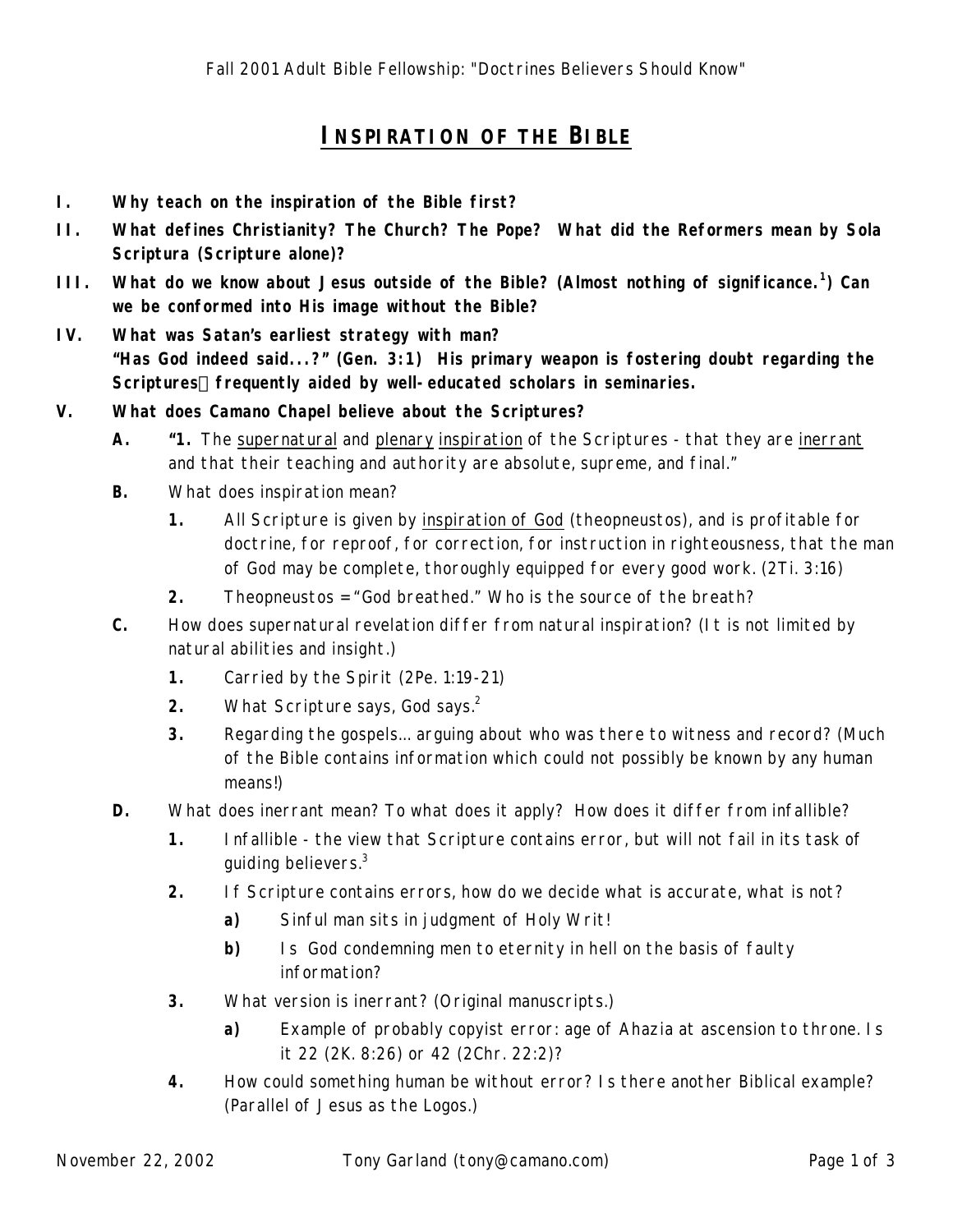- **E.** What does *plenary* mean?
	- **1.** Plenary = complete, all parts
	- **2.** The alternative: partial inspiration—only "matters of faith and practice."
	- **3.** What is a key problem with the idea of partial inspiration? (Who decides what is inspired and what isn't?)
- **F.** Verbal = the *very words*
	- **1.** "it is written..."<sup>4</sup>
	- **2.** Jesus emphasized the *written* permanence of God's Word (Mtt. 5:18).
	- **3.** The very *words* are those of God (1Cor. 2:13).<sup>5</sup>
	- **4.** Some translations are thought-for-thought rather than word-for-word and are not suited for detailed Bible study. Popular examples include the *New International Version (NIV)*, *The Message.<sup>6</sup>*

## **VI. What view did Jesus have of Scripture? Are we guilty of having a lower view of Scripture than our Lord?**

- **A.** Christ validated Old Testament passages often ridiculed today including: the creation of Adam and Eve (Mtt. 19:4-5); the destruction of Sodom and Gomorrah (Luke 17:26-32); Noah's global flood (Mtt. 24:37); the brazen serpent (John 3:14 cf. Num. 21); death of Lot's wife (Luke 17:32 cf. Gen. 19:26); Jonah in the great fish (Mtt. 12:40); Daniel as a prophet (Mtt. 24:15).
- **B.** Christ constantly appealed to the Scriptures—even when contending with the devil. "It is written..." $<sup>7</sup>$ </sup>
- **C.** Jesus relies on a verb tense to teach the reality of life beyond the grave (Mtt. 22:31).
- **D.** Jesus relies on the inspiration and details of a psalm to teach the Messiah as son of David (Mtt. 22:43 cf. Ps. 110:1).
- **E.** Jesus emphasized the permanence of the details of Scripture (Mtt. 5:18; Luke 16:17).
- **F.** Jesus said if we would not believe the *writings* of Moses, we would not believe His words. (John 5:46).
- **G.** Jesus said "scripture cannot be broken" (John 10:35).
- **H.** God has exalted His Word above His own name (Ps. 138:2)!

## **VII. What happens when we have a low view of Scripture? (Obedience to God's Word is thwarted without a high view of Scripture.)**

- **A.** observation we won't painstakingly study a text we believe is faulty or irrelevant.
- **B.** interpretation we won't rightly divide Scripture because we don't understand it as the product of a single Author (the Holy Spirit) Who does not contradict Himself.
- **C.** application We will not bow in obedience to an errant and untrustworthy text. Especially in areas which conflict with our culturally-indoctrinated views (e.g. evolution, child raising, feminism, divorce, money, Israel, etc.). Instead, we will do "what is right in our own eyes" (Jer. 16:12).